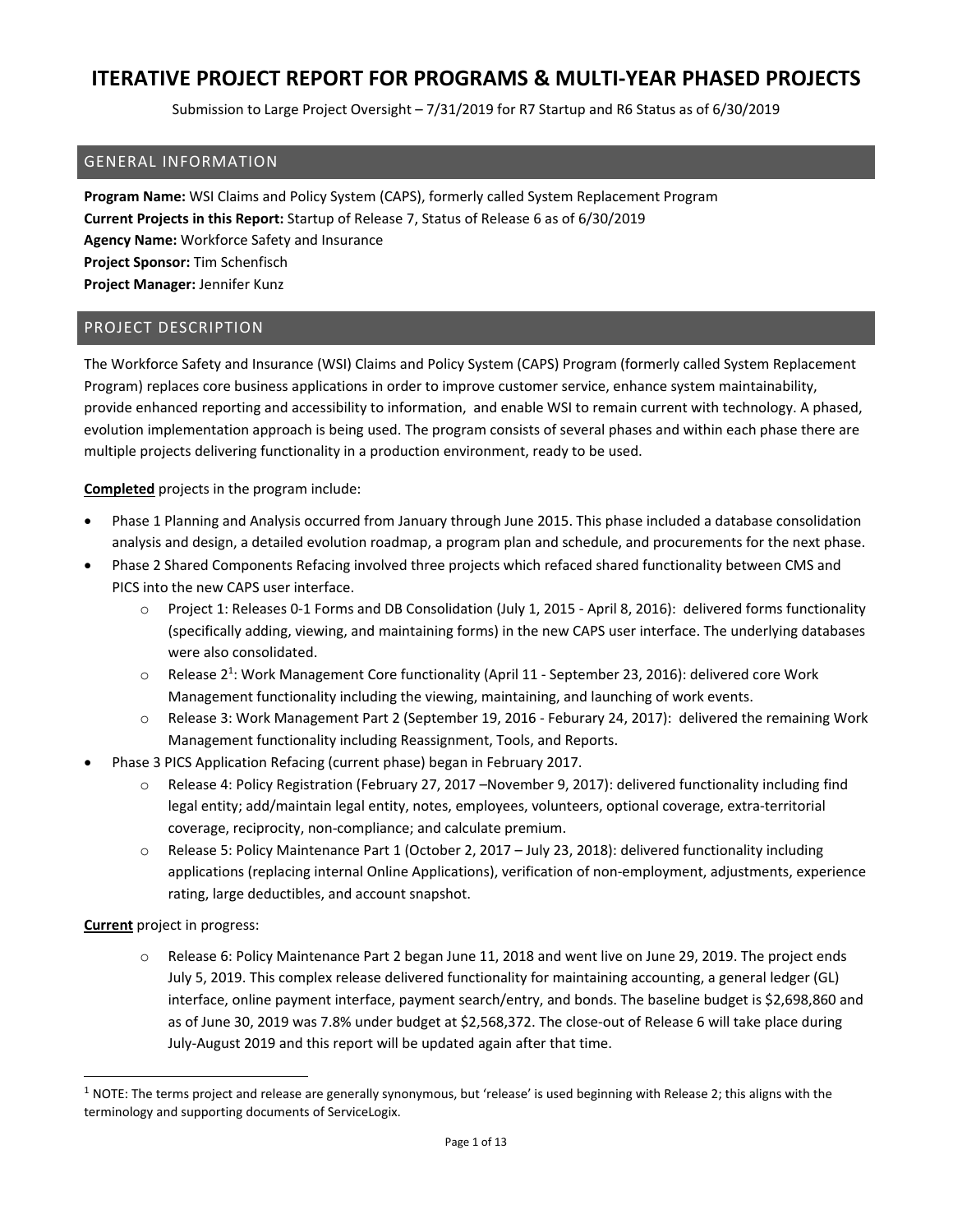Submission to Large Project Oversight – 7/31/2019 for R7 Startup and R6 Status as of 6/30/2019

**New** project starting up:

o Release 7: Policy Maintenance Part 3 began May 13, 2019 and will end March 6, 2020. It will deliver functionality for Safety Program Rating Elements, Audits, Referrals, Collections, Resolve Account Exceptions (Combine Accounts), Analysis of Providers and Legal Entity (LE), and Future State Enhancements The baseline budget is \$2,161,249. ServiceLogix will continue to support WSI's team with resources and provide the leadership for the application refacing. ITD will also continue to support WSI with resources for project management, database administration, security testing, and architecture/network support.

Future efforts in the program include:

- Phase 3 Release 8 (Payroll Reporting), and Release 9 (Policy Stabilization). The start and end dates for these releases are not yet baselined.
- Phase 4 CMS Application Refacing will include Releases 10‐20. The start and end dates for these releases are not yet baselined.
- Phase 5 Implementation Transition and Closeout. This phase will be approximately six months and include transition from contracted resources and closeout of the program.

#### **Background**

From January 2008 through December 2012, extensive efforts were made by WSI to replace the current claims and policy computer systems with a purchased solution from a software vendor. The software vendor contract expired the end of December 2012 and a decision was made not to extend the contract, effectively terminating the course of the initiative prior to successful implementation. Efforts then continued with planning the strategy and determining the best alternative for continuing in order to achieve the original objectives along with any new objectives. From February 2013 through June 2015, WSI completed six steps at the direction of the ESC in preparation of any procurement related to replacing the current claims and policy systems. The ESC approved moving forward with an "evolutionary approach" for WSI's core system replacement/upgrade, the CAPS Program.

### BUSINESS NEEDS AND PROBLEMS

The specific primary business needs to be met (with measurements detailed in the next section) through the program are as follows:

- Provide current industry web‐based technology for core business systems supporting Injury Services and Employer Services and replace existing client‐server based systems
- Provide a system with enhanced reporting and accessibility to information

As described in the project charter, this program also aligns exceptionally well with WSI's organizational purpose and mission.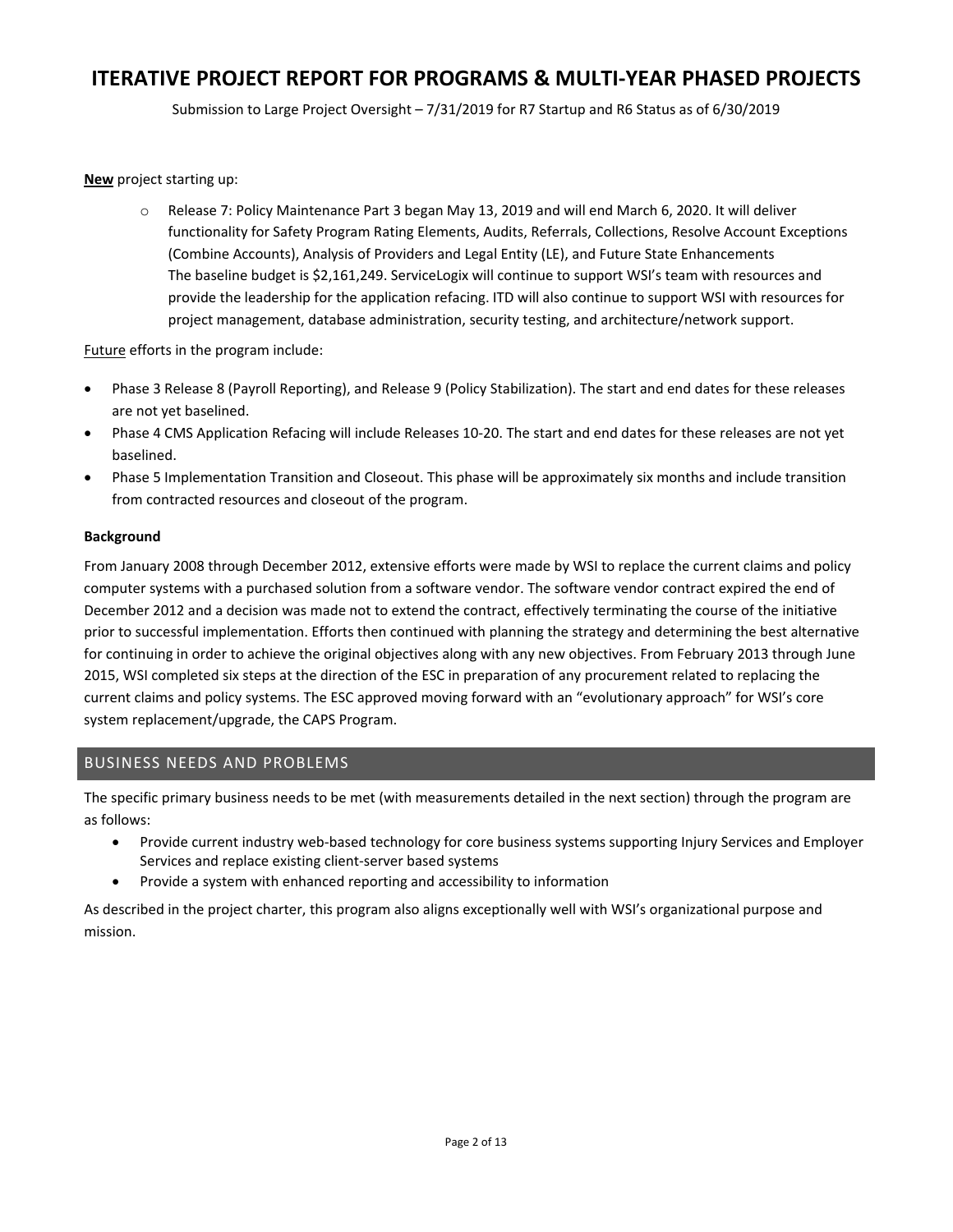Submission to Large Project Oversight – 7/31/2019 for R7 Startup and R6 Status as of 6/30/2019

#### PROJECT FORMAT

#### **Program Start Date:** 7/1/2015

**Budget Allocation at Time of Initial Start Date:** \$5,760,000 for the 2015‐2017 biennium; \$8,576,060 for the 2017‐2019 biennium; and \$6,372,605 for the 2019‐2021 biennium.

**How Many Phases Expected at Time of Initial Start Date:** Four phases and 20 projects are expected, plus a fifth phase for Transition and Program Closeout

**Phased Approach Description:** This program consists of several phases and within each phase there are multiple projects delivering functionality in a production environment, ready to be used. Over the course of each project, the application user interface will be re‐faced into a new user interface and the data and programming logic retained, a key success factor. The first project also included the consolidation of the underlying databases. This "Evolutionary Approach" minimizes risk and costs and will replace WSI's core systems incrementally *into production* with *usable functionality* approximately every 6‐10 months.

**Estimated End Date for All Phases Known at Time of Initial Start Date:** In previous reports, the last phase was expected to end in 2023, but assumed the addition of a second team around Release 5. Currently, due to business and IT staffing constraints, WSI is unable to support a second team; therefore, the expected end date has moved to 2025 depending on the detailed planning and baselines of the individual projects.

### PROJECT ROAD MAP

| Project or<br><b>Phase</b>   | <b>Title</b>                 | <b>Scope Statement</b>                      | <b>Estimated Duration</b><br>(months) | <b>Estimated</b><br><b>Budget</b> |
|------------------------------|------------------------------|---------------------------------------------|---------------------------------------|-----------------------------------|
| <b>PHASE 1</b><br>(COMPLETE) | <b>Planning and Analysis</b> |                                             | Completed 6/30/15                     | N/A                               |
| <b>PHASE 2</b>               | <b>DB Consolidation and</b>  |                                             |                                       |                                   |
| (COMPLETE)                   | <b>Shared Components</b>     |                                             |                                       |                                   |
|                              | <b>Refacing</b>              |                                             |                                       |                                   |
| Project 1                    | <b>Shared Components</b>     | <b>COMPLETE:</b> Delivered the refaced Work | Completed 4/8/16                      | \$1,630,288                       |
|                              | Releases 0-1 (Forms) and     | Management Forms functionality into         | (See next section                     | <b>Baseline</b>                   |
|                              | <b>DB Consolidation</b>      | production                                  | for Actual Duration)                  | (See next)                        |
|                              |                              | Consolidated the PICS and CMS               |                                       | section for                       |
|                              |                              | databases into one                          |                                       | Actual Cost)                      |
| Release 2                    | Work Management Part 1       | <b>COMPLETE: Deliver the refaced Work</b>   | Completed 9/23/16                     | \$1,640,320                       |
|                              | (Core)                       | Management Core functionality into          | (see next section                     | <b>Baseline</b>                   |
|                              |                              | production                                  | for Actual Duration)                  | (See next                         |
|                              |                              |                                             |                                       | section for                       |
|                              |                              |                                             |                                       | Actual Cost)                      |
| Release 3                    | Work Management Part 2       | <b>COMPLETE: Deliver the refaced Work</b>   | Completed 2/24/17                     | \$1,355,629                       |
|                              | (Reassignment & Tools)       | Management Reassignment and Tools           | (See next section                     | <b>Baseline</b>                   |
|                              |                              | functionality into production               | for Actual Duration)                  | (See next)                        |
|                              |                              |                                             |                                       | section for                       |
|                              |                              |                                             |                                       | Actual Cost)                      |

The project road map shows the high level plan or vision for the program/projects/phases. It is intended to offer a picture of the lifespan of all the effort that is expected to be required to achieve the business objectives.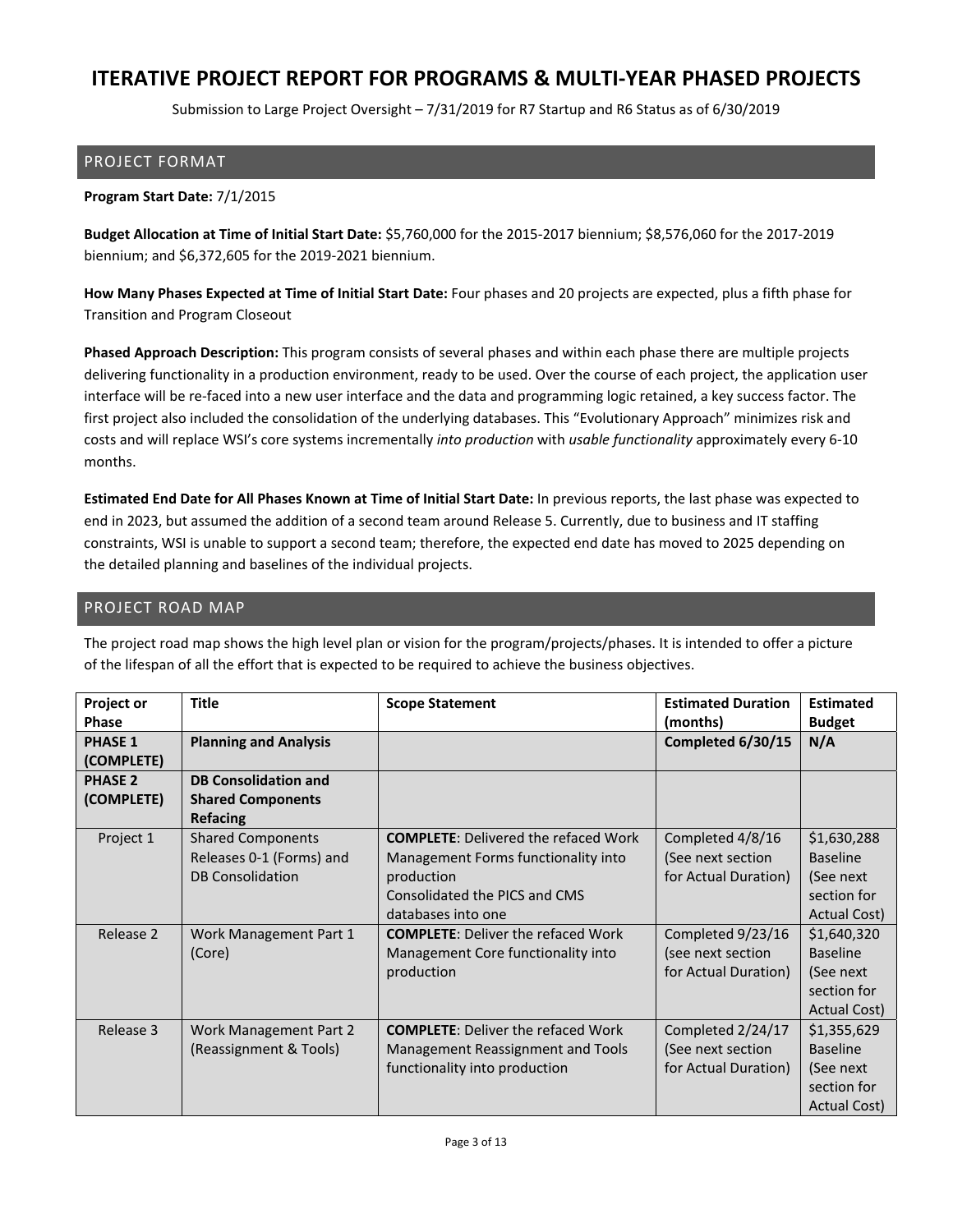| Project or<br><b>Phase</b>      | <b>Title</b>                                        | <b>Scope Statement</b>                                                                                                                                                                                                                                                                                           | <b>Estimated Duration</b><br>(months)                          | <b>Estimated</b><br><b>Budget</b>                                                 |
|---------------------------------|-----------------------------------------------------|------------------------------------------------------------------------------------------------------------------------------------------------------------------------------------------------------------------------------------------------------------------------------------------------------------------|----------------------------------------------------------------|-----------------------------------------------------------------------------------|
| PHASE 3 (IN<br><b>PROGRESS)</b> | <b>Policy (PICS) Application</b><br><b>Refacing</b> |                                                                                                                                                                                                                                                                                                                  | 4 years estimated<br>for 6 Projects/<br><b>Releases</b>        | \$10,500,000<br>estimated<br>for all of<br>Phase 3                                |
| Release 4                       | Registration                                        | <b>COMPLETE: Deliver the refaced PICS</b><br>Registration functionality into<br>production                                                                                                                                                                                                                       | Completed 11/9/17<br>(See next section<br>for Actual Duration) | \$1,873,460<br><b>Baseline</b><br>(See next<br>section for<br><b>Actual Cost)</b> |
| Release 5                       | Policy Maintenance Part 1                           | <b>COMPLETE</b> : Deliver the refaced PICS<br>Policy Maintenance Part 1 functionality<br>into production                                                                                                                                                                                                         | Completed 7/23/18<br>(See next section<br>for Actual Duration) | \$1,835,649<br><b>Baseline</b><br>(See next<br>section for<br><b>Actual Cost)</b> |
| Release 6                       | <b>Policy Maintenance Part 2</b>                    | BEGAN 6/11/2018: Deliver the refaced<br>PICS Policy Maintenance Part 2<br>functionality into production                                                                                                                                                                                                          | 11 months                                                      | \$2,698,860<br><b>Baseline</b>                                                    |
| Release 7                       | <b>Policy Maintenance Part 3</b>                    | BEGAN 5/13/2019: Deliver the refaced<br>PICS Policy Maintenance Part 3<br>functionality into production                                                                                                                                                                                                          | 10 months                                                      | \$2,161,249<br><b>Baseline</b>                                                    |
| <b>FUTURE</b>                   |                                                     |                                                                                                                                                                                                                                                                                                                  |                                                                |                                                                                   |
| Release 8                       | <b>Payroll Reporting</b>                            | Deliver the refaced PICS Payroll<br>Reporting functionality into production                                                                                                                                                                                                                                      |                                                                |                                                                                   |
| Release 9                       | <b>Policy Stabilization</b>                         | Release 9 had formerly been designated<br>for reporting and dashboards, but this<br>functionality is being gradually<br>incorporated and integrated during<br>Releases 6-8 via WSI's new Microsoft<br>reporting platform. Release 9 will now be<br>used as a stabilization release, e.g.<br>changes/maintenance. |                                                                |                                                                                   |
| <b>PHASE 4</b>                  | <b>Claims (CMS) Application</b><br><b>Refacing</b>  |                                                                                                                                                                                                                                                                                                                  | 5 years, 11<br><b>Projects/Releases</b>                        | \$15,000,000                                                                      |
| Release 10                      | Claim Registration                                  | Deliver the refaced CMS Claim<br>Registration functionality into production                                                                                                                                                                                                                                      |                                                                |                                                                                   |
| Release 11                      | Claim Parties &<br>Maintenance Part 1               | Deliver the refaced CMS Claim Parties<br>and Maintenance Part 1 functionality<br>into production                                                                                                                                                                                                                 |                                                                |                                                                                   |
| Release 12                      | Claim Parties &<br>Maintenance Part 2               | Deliver the refaced CMS Claim Parties<br>and Maintenance Part 2 functionality<br>into production                                                                                                                                                                                                                 |                                                                |                                                                                   |
| Release 13                      | <b>Wages and Reserves</b>                           | Deliver the refaced CMS Wages and<br>Reserves functionality into production                                                                                                                                                                                                                                      |                                                                |                                                                                   |
| Release 14                      | Payments Part 1                                     | Deliver the refaced CMS Payments Part 1<br>functionality into production                                                                                                                                                                                                                                         |                                                                |                                                                                   |
| Release 15                      | <b>Payments Part 2</b>                              | Deliver the refaced CMS Payments Part 2<br>functionality into production                                                                                                                                                                                                                                         |                                                                |                                                                                   |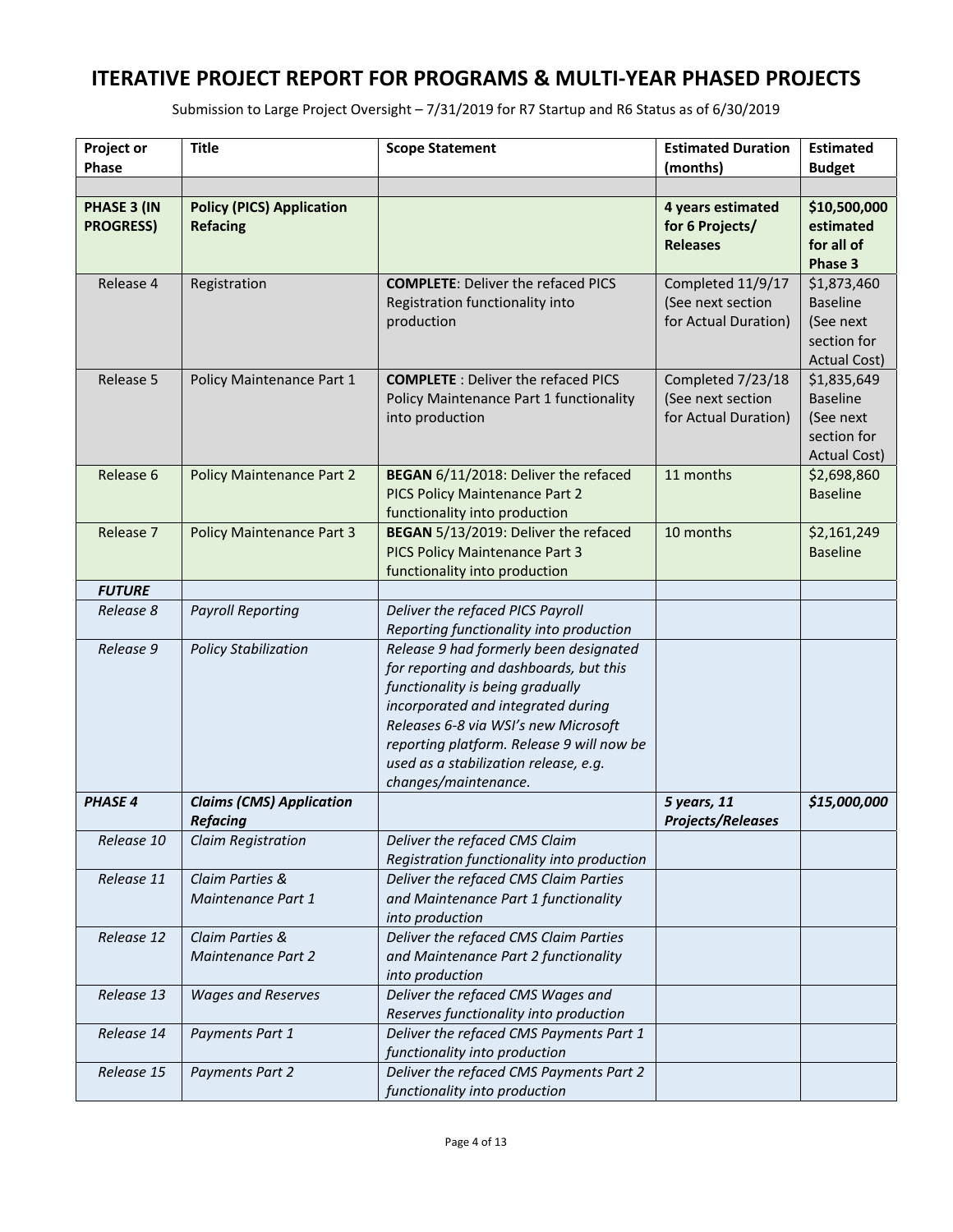| Submission to Large Project Oversight - 7/31/2019 for R7 Startup and R6 Status as of 6/30/2019 |  |  |  |  |  |
|------------------------------------------------------------------------------------------------|--|--|--|--|--|
|------------------------------------------------------------------------------------------------|--|--|--|--|--|

| <b>Project or</b> | <b>Title</b>                | <b>Scope Statement</b>                  | <b>Estimated Duration</b> | <b>Estimated</b> |
|-------------------|-----------------------------|-----------------------------------------|---------------------------|------------------|
| <b>Phase</b>      |                             |                                         | (months)                  | <b>Budget</b>    |
| Release 16        | <b>Medical Part 1</b>       | Deliver the refaced CMS Medical Part 1  |                           |                  |
|                   |                             | functionality into production           |                           |                  |
| Release 17        | <b>Medical Part 2</b>       | Deliver the refaced CMS Medical Part 2  |                           |                  |
|                   |                             | functionality into production           |                           |                  |
| Release 18        | Field/Fraud/Claim Inquiry   | Deliver the refaced CMS                 |                           |                  |
|                   |                             | Field/Fraud/Claim Inquiry functionality |                           |                  |
|                   |                             | into production                         |                           |                  |
| Release 19        | Legal/Rehab                 | Deliver the refaced CMS Legal/Rehab     |                           |                  |
|                   |                             | functionality into production           |                           |                  |
| Release 20        | Claims Tools/Administration | Deliver the refaced CMS Claims Tools/   |                           |                  |
|                   |                             | Administration functionality into       |                           |                  |
|                   |                             | production                              |                           |                  |
| <b>PHASE 5</b>    | <b>Transition, Program</b>  |                                         | 5 months                  | \$45,000         |
|                   | Closeout                    |                                         |                           |                  |

### PROJECT BASELINES

The baselines below are entered for only those projects or phases that have been planned. At the completion of a project or phase a new planning effort will occur to baseline the next project/phase and any known actual finish dates and costs for completed projects/phases will be recorded. The startup report will be submitted again with the new information.

| Project   | <b>Baseline Start</b> | <b>Baseline End</b> | <b>Baseline</b> | <b>Actual Finish</b>  | <b>Schedule</b> | <b>Actual Cost</b> | Cost            |
|-----------|-----------------------|---------------------|-----------------|-----------------------|-----------------|--------------------|-----------------|
| or Phase  | Date                  | Date                | <b>Budget</b>   | Date                  | Variance        |                    | <b>Variance</b> |
| Project 1 | 7/1/2015              | 5/19/2016           | \$1,630,288     | 4/08/2016             | 3.8%            | \$1,292,069        | 20.7%           |
|           |                       |                     |                 |                       | ahead           |                    | under           |
| Release 2 | 4/11/2016             | 9/30/2016           | \$1,640,320     | 9/23/2016             | 0%              | \$1,332,631        | 18.7%           |
|           |                       |                     |                 |                       |                 |                    | under           |
| Release 3 | 9/19/2016             | 2/28/2017           | \$1,355,629     | 2/24/2017             | 0%              | \$1,115,716        | 17.5%           |
|           |                       |                     |                 |                       |                 |                    | under           |
| Release 4 | 2/27/2017             | 10/31/2017          | \$1,873,410     | 11/9/2017             | 4.0%            | \$1,660,615        | 11.3%           |
|           |                       |                     |                 |                       | behind          |                    | under           |
| Release 5 | 10/2/2017             | 6/29/2018           | \$1,835,649     | 7/23/2018             | 9.2%            | \$1,638,705        | 10.7%           |
|           |                       |                     |                 |                       | behind          |                    | under           |
| Release 6 | 6/11/2018             | 5/10/2019           | \$2,698,860     | <b>Planned Finish</b> |                 |                    |                 |
|           |                       |                     |                 | Date is               |                 |                    |                 |
|           |                       |                     |                 | 7/5/2019              |                 |                    |                 |
| Release 7 | 5/13/2019             | 3/6/2020            | \$2,161,249     |                       |                 |                    |                 |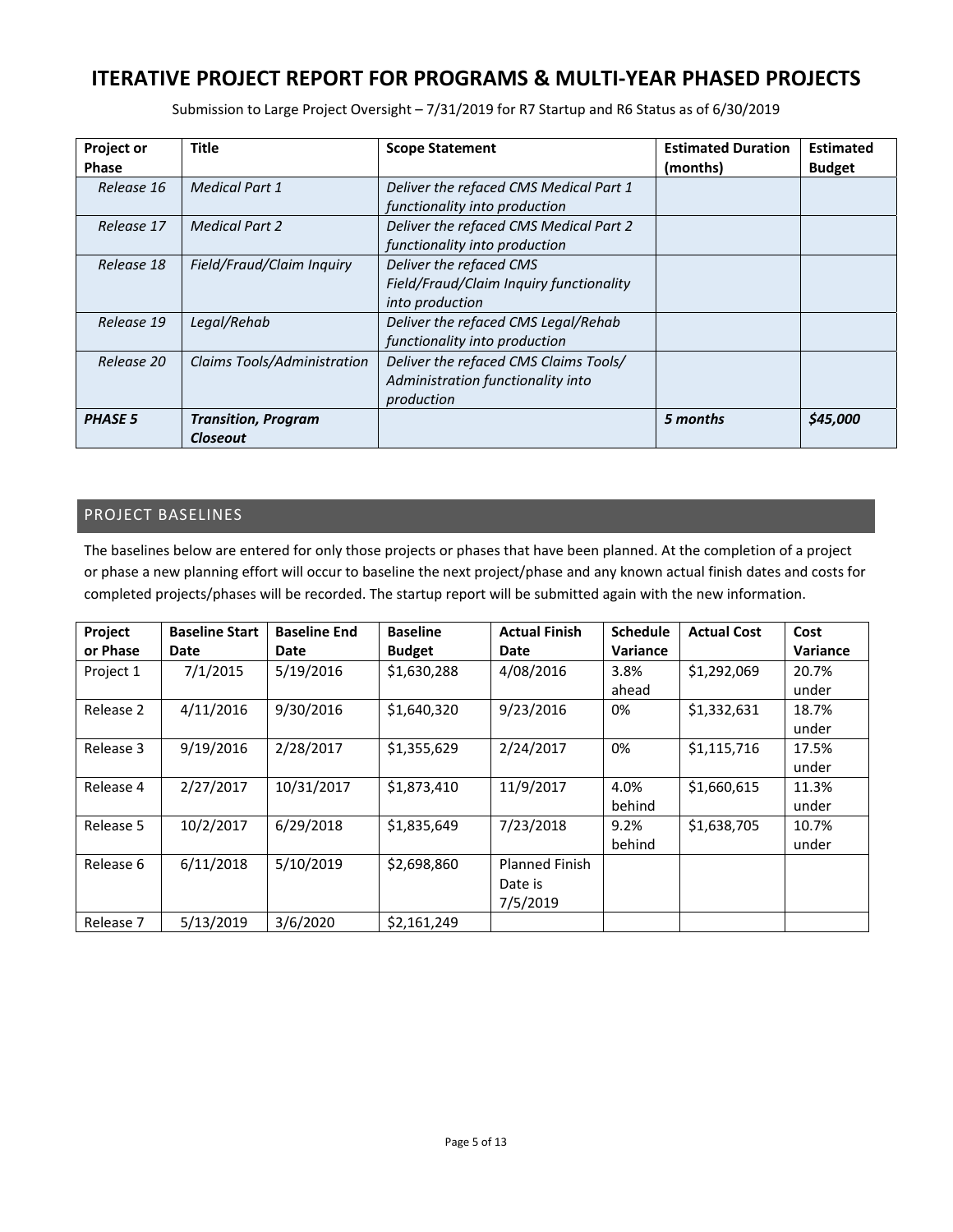Submission to Large Project Oversight – 7/31/2019 for R7 Startup and R6 Status as of 6/30/2019

#### OBJECTIVES

**Note:** \*The objectives for the WSI CAPS program were defined in the project charter at the program level; this means each project will meet a portion of the measurements, but full benefit measurements will not be available until the evolution of each of the systems is complete (i.e. the end of each phase and/or the program).

| <b>Project or</b> | <b>Business Objective</b> | <b>Measurement Description</b>                          | Met/           | <b>Measurement</b> |
|-------------------|---------------------------|---------------------------------------------------------|----------------|--------------------|
| Phase             |                           |                                                         | <b>Not Met</b> | <b>Outcome</b>     |
|                   | <b>Business Need 1:</b>   |                                                         |                |                    |
|                   | Provide current           |                                                         |                |                    |
|                   | industry web-based        |                                                         |                |                    |
|                   | technology for core       |                                                         |                |                    |
|                   | business systems          |                                                         |                |                    |
|                   | supporting Injury         |                                                         |                |                    |
|                   | Services and Employer     |                                                         |                |                    |
|                   | Services and replace      |                                                         |                |                    |
|                   | existing client server    |                                                         |                |                    |
|                   | based systems.            |                                                         |                |                    |
| Phase 3           | Objective 1.1:            | Measurement 1.1.1: Upon completion of the "Policy       |                |                    |
|                   | Maintain or improve       | Evolution" (including Billing and Workflow)             |                |                    |
|                   | upon existing             | implementation, there will be no measureable loss of    |                |                    |
|                   | business                  | policy process efficiencies as measured by operating    |                |                    |
|                   | functionality/capabili    | reports. The most recent operating report prior to the  |                |                    |
|                   | ties (i.e. at a           | start of the Policy Evolution will be used as the       |                |                    |
|                   | minimum, no loss of       | benchmark and will be compared to the first available   |                |                    |
|                   | current process           | operating report following the completion of the Policy |                |                    |
|                   | efficiencies and          | Evolution.                                              |                |                    |
|                   | automation)               |                                                         |                |                    |
| Phase 3           |                           | Measurement 1.1.2: Upon completion of the "Policy       |                |                    |
|                   |                           | Evolution" (including Billing and Workflow)             |                |                    |
|                   |                           | implementation, all new policy related process          |                |                    |
|                   |                           | changes, enhancements, and efficiencies identified by   |                |                    |
|                   |                           | the WSI continuous improvement team for inclusion in    |                |                    |
|                   |                           | the Policy Evolution are fully deployed and functioning |                |                    |
|                   |                           | according to documented requirements.                   |                |                    |
| Phase 4           |                           | Measurement 1.1.3: Upon completion of the "Claims"      |                |                    |
|                   |                           | Evolution" (including Bill Review and Workflow)         |                |                    |
|                   |                           | implementation, there will be no measureable loss of    |                |                    |
|                   |                           | claims process efficiencies as measured by operating    |                |                    |
|                   |                           | reports. The most recent operating report prior to the  |                |                    |
|                   |                           | start of the Claims Evolution will be used as the       |                |                    |
|                   |                           | benchmark and will be compared to the first available   |                |                    |
|                   |                           | operating report following the completion of the Claims |                |                    |
|                   |                           | Evolution.                                              |                |                    |
| Phase 4           |                           | Measurement 1.1.4: Upon completion of the "Claims       |                |                    |
|                   |                           | Evolution" (including Bill Review and Workflow)         |                |                    |
|                   |                           | implementation, all new claims related process          |                |                    |
|                   |                           | changes, enhancements, and efficiencies identified by   |                |                    |
|                   |                           | the WSI continuous improvement team for inclusion in    |                |                    |
|                   |                           | the Claims Evolution are fully deployed and functioning |                |                    |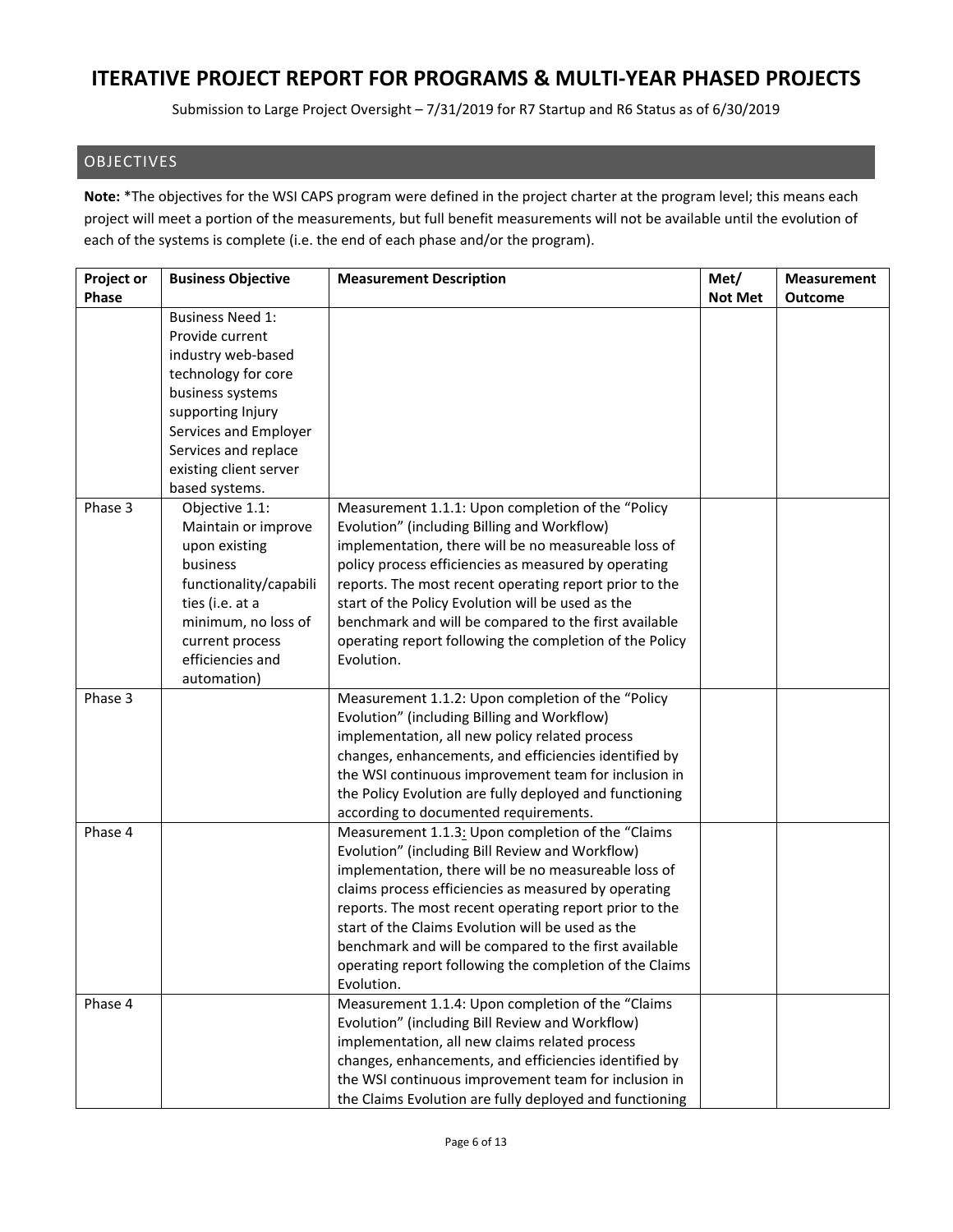| Project or | <b>Business Objective</b>                   | <b>Measurement Description</b>                                                                                                                                                                                                                                                               | Met/           | <b>Measurement</b> |
|------------|---------------------------------------------|----------------------------------------------------------------------------------------------------------------------------------------------------------------------------------------------------------------------------------------------------------------------------------------------|----------------|--------------------|
| Phase      |                                             |                                                                                                                                                                                                                                                                                              | <b>Not Met</b> | Outcome            |
|            |                                             | according to documented requirements.                                                                                                                                                                                                                                                        |                |                    |
| Phase 5    | Objective 1.2:                              | Measurement 1.2.1: Upon completion of the "Policy                                                                                                                                                                                                                                            |                |                    |
|            | Enhance customer                            | Evolution" (including Billing and Workflow)                                                                                                                                                                                                                                                  |                |                    |
|            | and staff accessibility                     | implementation, WSI staff (with the appropriate                                                                                                                                                                                                                                              |                |                    |
|            | to policy and claims                        | security) will have access to the Policy system from                                                                                                                                                                                                                                         |                |                    |
|            | related applications                        | anywhere there is an internet connection.                                                                                                                                                                                                                                                    |                |                    |
|            | and corresponding                           |                                                                                                                                                                                                                                                                                              |                |                    |
|            | data/information                            |                                                                                                                                                                                                                                                                                              |                |                    |
| Phase 3    |                                             | Measurement 1.2.2: Within six months following the<br>completion of the "Policy Evolution" (including Billing                                                                                                                                                                                |                |                    |
|            |                                             | and Workflow) implementation, employers will have                                                                                                                                                                                                                                            |                |                    |
|            |                                             | self-service access to premium and loss data specific to                                                                                                                                                                                                                                     |                |                    |
|            |                                             | their account for purposes of managing their policies                                                                                                                                                                                                                                        |                |                    |
|            |                                             | and claim losses.                                                                                                                                                                                                                                                                            |                |                    |
| Phase 4    |                                             | Measurement 1.2.3: Upon completion of the "Claims                                                                                                                                                                                                                                            |                |                    |
|            |                                             | Evolution" (including Bill Review and Workflow)                                                                                                                                                                                                                                              |                |                    |
|            |                                             | implementation, WSI staff (with the appropriate                                                                                                                                                                                                                                              |                |                    |
|            |                                             | security) will have access to the Claims system from                                                                                                                                                                                                                                         |                |                    |
|            |                                             | anywhere there is an internet connection.                                                                                                                                                                                                                                                    |                |                    |
| Phase 4    |                                             | Measurement 1.2.4: Within six months following the                                                                                                                                                                                                                                           |                |                    |
|            |                                             | completion of the "Claims Evolution" (including Bill                                                                                                                                                                                                                                         |                |                    |
|            |                                             | Review and Workflow) implementation, employers,                                                                                                                                                                                                                                              |                |                    |
|            |                                             | providers, and injured workers will have self-service                                                                                                                                                                                                                                        |                |                    |
|            |                                             | access to claim related data specific to their                                                                                                                                                                                                                                               |                |                    |
|            |                                             | account/entity.                                                                                                                                                                                                                                                                              |                |                    |
| Phase 5    | Objective 1.3                               | Measurement 1.3.1 Upon completion of the Policy and                                                                                                                                                                                                                                          |                |                    |
|            | Improve policy and                          | Claims Evolution implementations there is a single user                                                                                                                                                                                                                                      |                |                    |
|            | claims system                               | interface for accessing policy and claims functionality.                                                                                                                                                                                                                                     |                |                    |
|            | navigation and ease<br>of use for WSI staff |                                                                                                                                                                                                                                                                                              |                |                    |
| Phase 5    |                                             | Measurement 1.3.2: Upon completion of the Policy and                                                                                                                                                                                                                                         |                |                    |
|            |                                             | Claims Evolution implementations WSI staff will be                                                                                                                                                                                                                                           |                |                    |
|            |                                             | surveyed to determine the user interface ease of use.                                                                                                                                                                                                                                        |                |                    |
| Phase 3    | Objective 1.4                               | Measurement 1.4.1 Within six months following the                                                                                                                                                                                                                                            |                |                    |
|            | Improve ability to                          | completion of the "Policy Evolution" (including Billing                                                                                                                                                                                                                                      |                |                    |
|            | respond to customer                         | and Workflow) implementation, there will be a 20%                                                                                                                                                                                                                                            |                |                    |
|            | and staff requests                          | reduction in the turn-around time for completing policy                                                                                                                                                                                                                                      |                |                    |
|            |                                             | related system change/enhancement requests. Prior to                                                                                                                                                                                                                                         |                |                    |
|            |                                             | the start of the Policy Evolution a benchmark of the                                                                                                                                                                                                                                         |                |                    |
|            |                                             | average turn-around time for completing policy related                                                                                                                                                                                                                                       |                |                    |
|            |                                             | system change/enhancement requests will be                                                                                                                                                                                                                                                   |                |                    |
|            |                                             | established from ITSM and will be compared to the                                                                                                                                                                                                                                            |                |                    |
|            |                                             | average turn-around time for completing requests after                                                                                                                                                                                                                                       |                |                    |
|            |                                             |                                                                                                                                                                                                                                                                                              |                |                    |
|            |                                             |                                                                                                                                                                                                                                                                                              |                |                    |
|            |                                             |                                                                                                                                                                                                                                                                                              |                |                    |
|            |                                             |                                                                                                                                                                                                                                                                                              |                |                    |
|            |                                             |                                                                                                                                                                                                                                                                                              |                |                    |
| Phase 3    |                                             | six months following the completion of the Policy<br>Evolution.<br>Measurement 1.4.2: Within six months following the<br>completion of the "Policy Evolution" (including Billing<br>and Workflow) implementation, there will be a 10%<br>reduction in the amount of time spent by WSI policy |                |                    |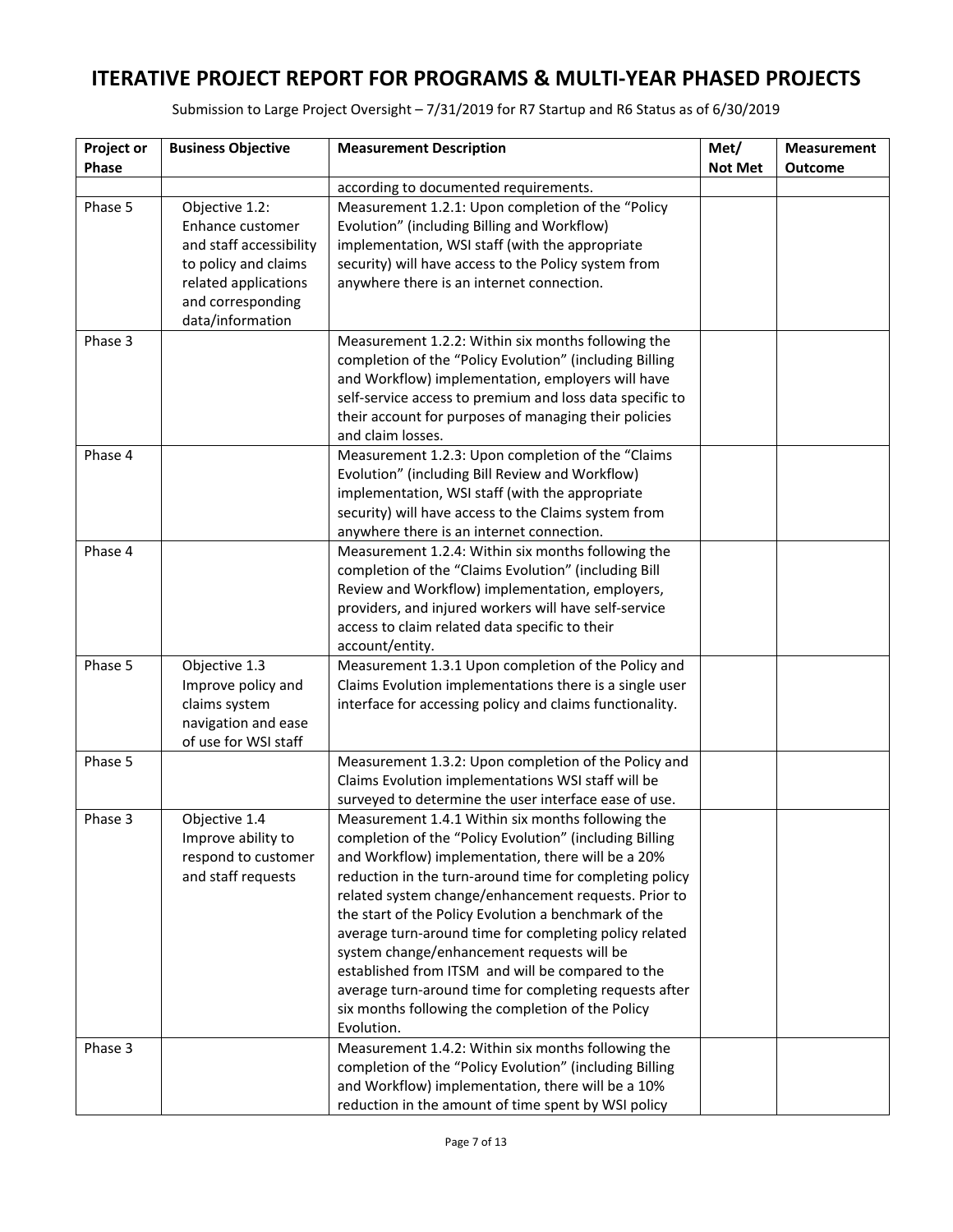| Project or<br><b>Business Objective</b><br><b>Measurement Description</b><br>Met/<br>Phase<br><b>Not Met</b><br><b>Outcome</b><br>staff in providing employers with reports and |  |
|---------------------------------------------------------------------------------------------------------------------------------------------------------------------------------|--|
|                                                                                                                                                                                 |  |
|                                                                                                                                                                                 |  |
| information. Prior to the start of the Policy Evolution a                                                                                                                       |  |
| benchmark of the average amount of staff time per                                                                                                                               |  |
| month spent providing employers with reports and                                                                                                                                |  |
| information will be established and will be compared to                                                                                                                         |  |
| the average amount of time spent providing reports                                                                                                                              |  |
| and information after six months following the                                                                                                                                  |  |
| completion of the Policy Evolution.                                                                                                                                             |  |
| Phase 4<br>Measurement 1.4.3: Within six months following the                                                                                                                   |  |
| completion of the "Claims Evolution" (including Bill                                                                                                                            |  |
| Review and Workflow) implementation, there will be a                                                                                                                            |  |
| 20% reduction in the turn-around time for completing                                                                                                                            |  |
| claims related system change/enhancement requests.                                                                                                                              |  |
| Prior to the start of the Claims Evolution a benchmark                                                                                                                          |  |
| of the average turn-around time for completing claims                                                                                                                           |  |
| related system change/enhancement requests will be                                                                                                                              |  |
| established from ITSM and will be compared to the                                                                                                                               |  |
| average turn-around time for completing requests after                                                                                                                          |  |
| six months following the completion of the Claims                                                                                                                               |  |
| Evolution.                                                                                                                                                                      |  |
| Phase 4<br>Measurement 1.4.4: Within six months following the                                                                                                                   |  |
| completion of the "Claims Evolution" (including Bill                                                                                                                            |  |
| Review and Workflow) implementation, there will be a                                                                                                                            |  |
| 10% reduction in the amount of time spent by WSI                                                                                                                                |  |
| Injury Services staff in providing employers, providers,                                                                                                                        |  |
| and injured workers with reports and information. Prior                                                                                                                         |  |
| to the start of the Claims Evolution a benchmark of the                                                                                                                         |  |
| average amount of staff time per month spent                                                                                                                                    |  |
| providing employers, providers, and injured workers                                                                                                                             |  |
| with reports and information will be established and                                                                                                                            |  |
| will be compared to the average amount of time spent                                                                                                                            |  |
| providing reports and information after six months                                                                                                                              |  |
| following the completion of the Claims Evolution.                                                                                                                               |  |
| <b>Business Need 2:</b>                                                                                                                                                         |  |
| Provide a system with                                                                                                                                                           |  |
| enhanced reporting                                                                                                                                                              |  |
| and accessibility to                                                                                                                                                            |  |
| information                                                                                                                                                                     |  |
| Phase 5<br>Objective 2.1<br>Measurement 2.1.1: Eliminate redundant data between                                                                                                 |  |
| Improve data<br>claims and policy systems. During database                                                                                                                      |  |
| integrity of/between<br>consolidation planning and design identify and                                                                                                          |  |
| core business<br>document the occurrences of redundant data between<br>claims and policy systems. Upon completion of<br>systems supporting                                      |  |
| Injury Services and<br>database consolidation verify that all occurrences of                                                                                                    |  |
| <b>Employer Services</b><br>data redundancy have been eliminated.                                                                                                               |  |
| Phase 5<br>Objective 2.2<br>Measurement 2.2.1: Access to all legacy data (i.e.                                                                                                  |  |
| Maintain access to all<br>history data) is available throughout and following                                                                                                   |  |
| legacy data<br>project completion without having to access multiple                                                                                                             |  |
| supporting Injury<br>systems.                                                                                                                                                   |  |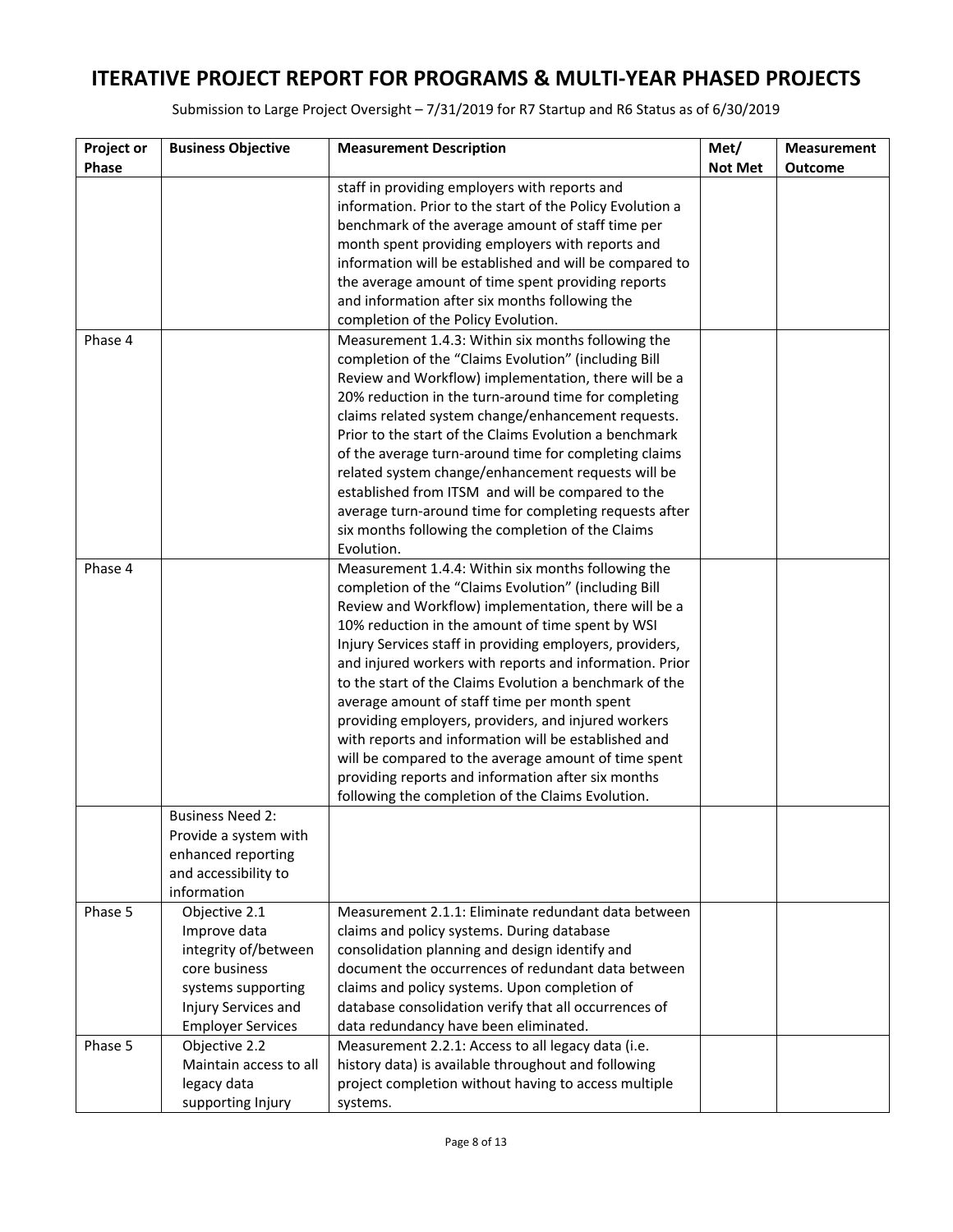| <b>Project or</b><br><b>Phase</b> | <b>Business Objective</b>                                                             | <b>Measurement Description</b>                                                                                                                                                                                                                              | Met/<br><b>Not Met</b> | <b>Measurement</b><br><b>Outcome</b>                                                 |
|-----------------------------------|---------------------------------------------------------------------------------------|-------------------------------------------------------------------------------------------------------------------------------------------------------------------------------------------------------------------------------------------------------------|------------------------|--------------------------------------------------------------------------------------|
|                                   | Services and<br><b>Employer Services</b>                                              |                                                                                                                                                                                                                                                             |                        |                                                                                      |
| Phase 3                           | Objective 2.3<br>Improve reporting<br>and Business<br>Intelligence (BI)<br>capability | Measurement 2.3.1: Upon completion of the "Policy"<br>Evolution" (including Billing and Workflow)<br>implementation, an easy method of accessing Policy<br>summary and detail information from a single set of<br>screens is available to WSI employees.    | Met                    | This objective<br>was met with<br>Release $4-$<br>summary<br>screen and<br>real-time |
| Phase 4                           |                                                                                       | Measurement 2.3.2: Upon completion of the "Claims"<br>Evolution" (including Bill Review and Workflow)<br>implementation, an easy method of accessing Claim<br>summary and detail information from a single set of<br>screens is available to WSI employees. |                        |                                                                                      |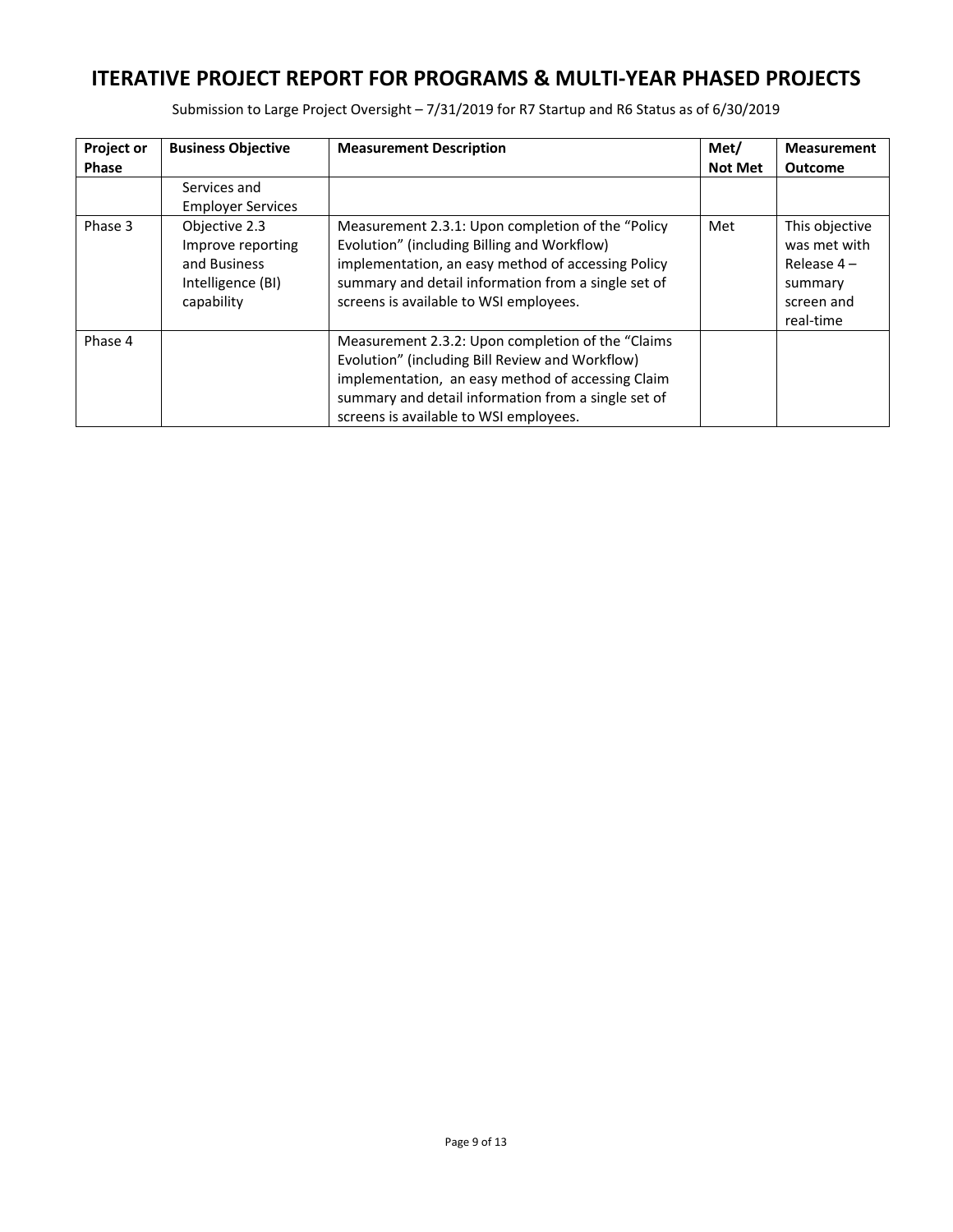Submission to Large Project Oversight – 7/31/2019 for R7 Startup and R6 Status as of 6/30/2019

### POST‐IMPLEMENTATION REPORT

Post-Implementation Reports are to be performed after each project or phase is completed. A "PIR" is a process that utilizes surveys and meetings to determine what happened in the project/phase and identifies actions for improvement going forward. Typical PIR findings include, "What did we do well?" "What did we learn?" "What should we do differently next time?"

| Project   | Lesson learned, success story, idea for next time, etc.                                                                                                                                             |
|-----------|-----------------------------------------------------------------------------------------------------------------------------------------------------------------------------------------------------|
| Project 1 | The new CAPS forms functionality successfully meets the needs of WSI end users. The survey<br>1.                                                                                                    |
|           | respondents who use the forms functionality rated it Above Adequate or Excellent. A few specific                                                                                                    |
|           | comments include:                                                                                                                                                                                   |
|           | "Positive reception of the Forms functionality by the entire agency!! Smooth deployment of the<br>a.                                                                                                |
|           | Forms functionality along with the (high) degree of readiness leading up to the deployment"                                                                                                         |
|           | "I think this project was an excellent start in laying the foundation for the entire program and<br>b.                                                                                              |
|           | future projects to come!!"                                                                                                                                                                          |
|           | 2.<br>The project was completed six weeks ahead of the Baseline Schedule and 20.7% under the Baseline                                                                                               |
|           | Budget. All deliverables were produced on-time and accepted per the agreed-upon Acceptance<br>Criteria.                                                                                             |
|           | 3.<br>The survey results show that Communication Management activities were rated as Excellent. There                                                                                               |
|           | was one outlier of Above Adequate and one of Below Adequate.                                                                                                                                        |
|           | Comments were positive and one highlighted the tremendous success of the Communications Team,<br>4.<br>an internal group to WSI.                                                                    |
|           | Regarding Organizational Change Management, a question in the survey was "how effective were the<br>5.                                                                                              |
|           | overall executive and senior managers in addressing, leading, and supporting the project in an                                                                                                      |
|           | effective, positive and energizing manner?" The majority of respondents rated it Excellent with one                                                                                                 |
|           | comment as follows: "this project went so smoothly that there weren't any major issues for executive                                                                                                |
|           | and senior managers to address but their support in providing approvals, in celebrations, and overall                                                                                               |
|           | presence was invaluable!"                                                                                                                                                                           |
|           | According to survey results, Issue and Testing Management were effective with the majority of ratings<br>6.                                                                                         |
|           | Excellent, a couple at Above Adequate, and one at Below Adequate; comments were positive and there                                                                                                  |
| Release 2 | was constructive feedback regarding a need for improvement in the testing of day-in-the-life scenarios.                                                                                             |
|           | The new CAPS Work Management Core functionality successfully meets the needs of WSI end users.<br>1.<br>The survey respondents who use the Work Management functionality rated it Above Adequate or |
|           | Excellent. A few specific comments included:                                                                                                                                                        |
|           | "I enjoy having an easy and accessible system like CAPS to do much of my daily work and cannot<br>а.                                                                                                |
|           | wait for more."                                                                                                                                                                                     |
|           | "I like the multi-select function and the FYI function. The FYI function was there previously but is<br>b.                                                                                          |
|           | being used more often now."<br>"I really like that I can see all of my events for both claims and accounts vs. having to toggle<br>c.                                                               |
|           | between the two. That helps ensure that I am keeping an eye on both of them."                                                                                                                       |
|           | "One really nice thing is being able to see an event that someone else is currently on. In legacy<br>d.                                                                                             |
|           | Work Manager you could not even see that an event was there if someone else was clicked on it."                                                                                                     |
|           | "It's great that CAPS WM automatically enters the user's name and date upon reassigning that<br>e.<br>event. Legacy relied on the human to enter it."                                               |
|           | The project was completed on schedule and 18.% under the Baseline Budget.<br>2.                                                                                                                     |
|           | All deliverables were produced on-time and accepted per the agreed-upon Acceptance Criteria.<br>3.                                                                                                  |
|           | The survey results showed all categories were Above Adequate or Excellent. The team conducted a<br>4.                                                                                               |
|           | comprehensive Lessons Learned initiative to discuss the survey results in small groups and implement                                                                                                |
|           | any improvements that were necessary.                                                                                                                                                               |
|           |                                                                                                                                                                                                     |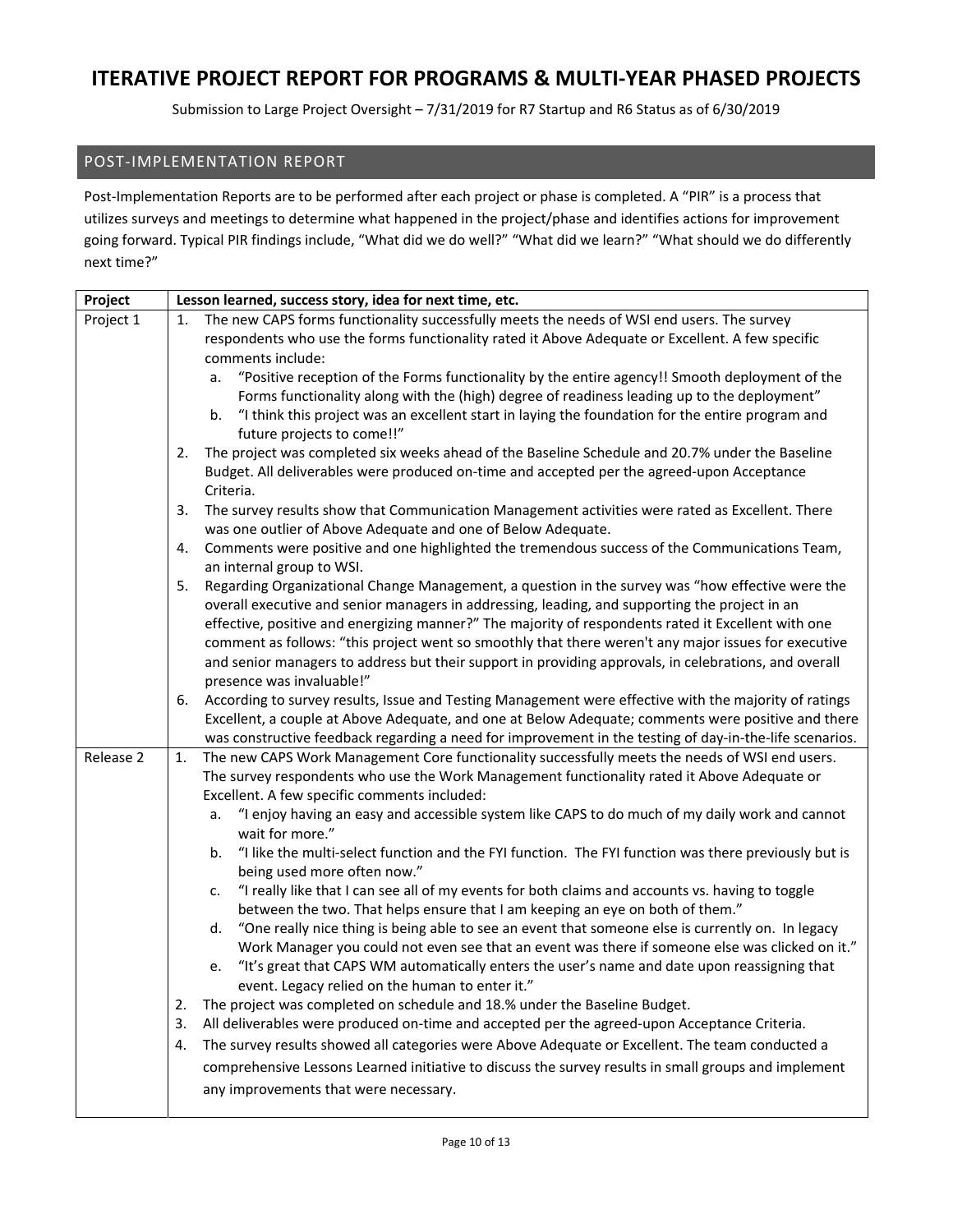| Release 3 | 1. | The CAPS Work Management Part 2 functionality successfully meets the needs of WSI end users. The                                                                                                       |
|-----------|----|--------------------------------------------------------------------------------------------------------------------------------------------------------------------------------------------------------|
|           |    | survey respondents who use the functionality rated it Above Adequate or Excellent. A few specific                                                                                                      |
|           |    | comments are included below:                                                                                                                                                                           |
|           |    | "The widget tools are nice to have to find fraud events that were inadvertently assigned to people<br>а.                                                                                               |
|           |    | without fraud security. The event history search feature is much faster and easier to understand                                                                                                       |
|           |    | than the previous version in work manager."                                                                                                                                                            |
|           |    | "The Event History part of this release is so much better than what we have in Work Manager. It's<br>b.<br>so nice you can filter in so many different ways and get results faster."                   |
|           |    | "I really enjoy the functionality of CAPS. Each time a new release is deployed the functionality is<br>c.                                                                                              |
|           |    | great and easy to move around, work and learn the new system with ease."                                                                                                                               |
|           |    | "I enjoy that I can add a note which is automatically retained and dated with the event when<br>d.<br>pending an event or reassigning it. I do enjoy that when payroll reports are reassigned, it will |
|           |    | indicate what date the report was reassigned."                                                                                                                                                         |
|           |    | e. "Resetting escalations is working great. That was a great change not having to reassign them, but                                                                                                   |
|           |    | instead being able to reset them."                                                                                                                                                                     |
|           | 2. | The project was completed on schedule and 17.5% under the Baseline Budget.                                                                                                                             |
|           | 3. | All deliverables were produced on-time and accepted per the agreed-upon Acceptance Criteria.                                                                                                           |
|           | 4. | The survey results showed all categories were Above Adequate or Excellent.                                                                                                                             |
| Release 4 | 1. | CAPS Policy Registration functionality meets the needs of WSI end users. The majority of survey                                                                                                        |
|           |    | respondents who use the functionality rated it Adequate, Above Adequate, or Excellent; however, there                                                                                                  |
|           |    | were some Poor and Below Average ratings. Improvements in the prototyping / requirements process                                                                                                       |
|           |    | are needed to drive higher product effectiveness.                                                                                                                                                      |
|           |    | A few specific comments are included below:                                                                                                                                                            |
|           |    | "I like that you can just click a button and go the next window instead without still being in another<br>a.                                                                                           |
|           |    | account."                                                                                                                                                                                              |
|           |    | "Screens have a consistent look. I like note entry."<br>b.                                                                                                                                             |
|           |    | "I really enjoy that PEOs and the PEO contacts were created as Legal Entities and that any updates<br>c.                                                                                               |
|           |    | can be handled at once to their contact information."                                                                                                                                                  |
|           |    | "Sending an email of a document to an employer is seamless now. Thanks!"<br>d.                                                                                                                         |
|           |    | "One success story that I love is that when we know we have the correct LE we can see all accounts<br>e.                                                                                               |
|           |    | that that person is associated to. You can then hyperlink to that account to check the account out."                                                                                                   |
|           |    | "I think as the progress of CAPS moves along, it is requiring us to think outside the box on<br>f.                                                                                                     |
|           |    | workflow, event queues, and forms which is a good thing; we need to use the system as efficiently                                                                                                      |
|           |    | as possible."                                                                                                                                                                                          |
|           |    | "Pertaining to the Legal Entity areas in CAPS, it should help to keep accounts more in order."<br>g.                                                                                                   |
|           |    | "The fact that it provides more history that we can see is nice."<br>h.                                                                                                                                |
|           |    | "I'm still getting used to it. I do like how there are legal entities for each business and each person.                                                                                               |
|           |    | This way there aren't a lot of different ways that a person or business is in our system."                                                                                                             |
|           | 2. | The project completed 11.3% under the Baseline Budget and slightly behind schedule.                                                                                                                    |
|           | 3. | All deliverables were completed and accepted per the agreed-upon Acceptance Criteria.                                                                                                                  |
| Release 5 |    | 1. The CAPS Policy Maintenance functionality meets the needs of WSI end users. The survey respondents                                                                                                  |
|           |    | who use the functionality rated it Above Adequate or Excellent. Compared to the last release, the rating                                                                                               |
|           |    | in this category improved +.90 from 3.58 to 4.48 out of a possible 5.0.                                                                                                                                |
|           |    | A few specific comments are included below:                                                                                                                                                            |
|           |    | "The adjustment process is so much easier than it had been, and it is really nice to have verifications<br>a.                                                                                          |
|           |    | and employer applications behave so similarly."                                                                                                                                                        |
|           |    | "Automating the optional coverage contracts eliminates a manual process for the underwriters.<br>b.                                                                                                    |
|           |    | Removing the second P1 was important for litigation. Process flow change for experience rate                                                                                                           |
|           |    | adjustments. Previous to release 5, Jodi was guessing what reserves should be adjusted to."                                                                                                            |
|           |    | "Once I am fully comfortable with the updates I feel that I will be able to perform my processes in a<br>c.                                                                                            |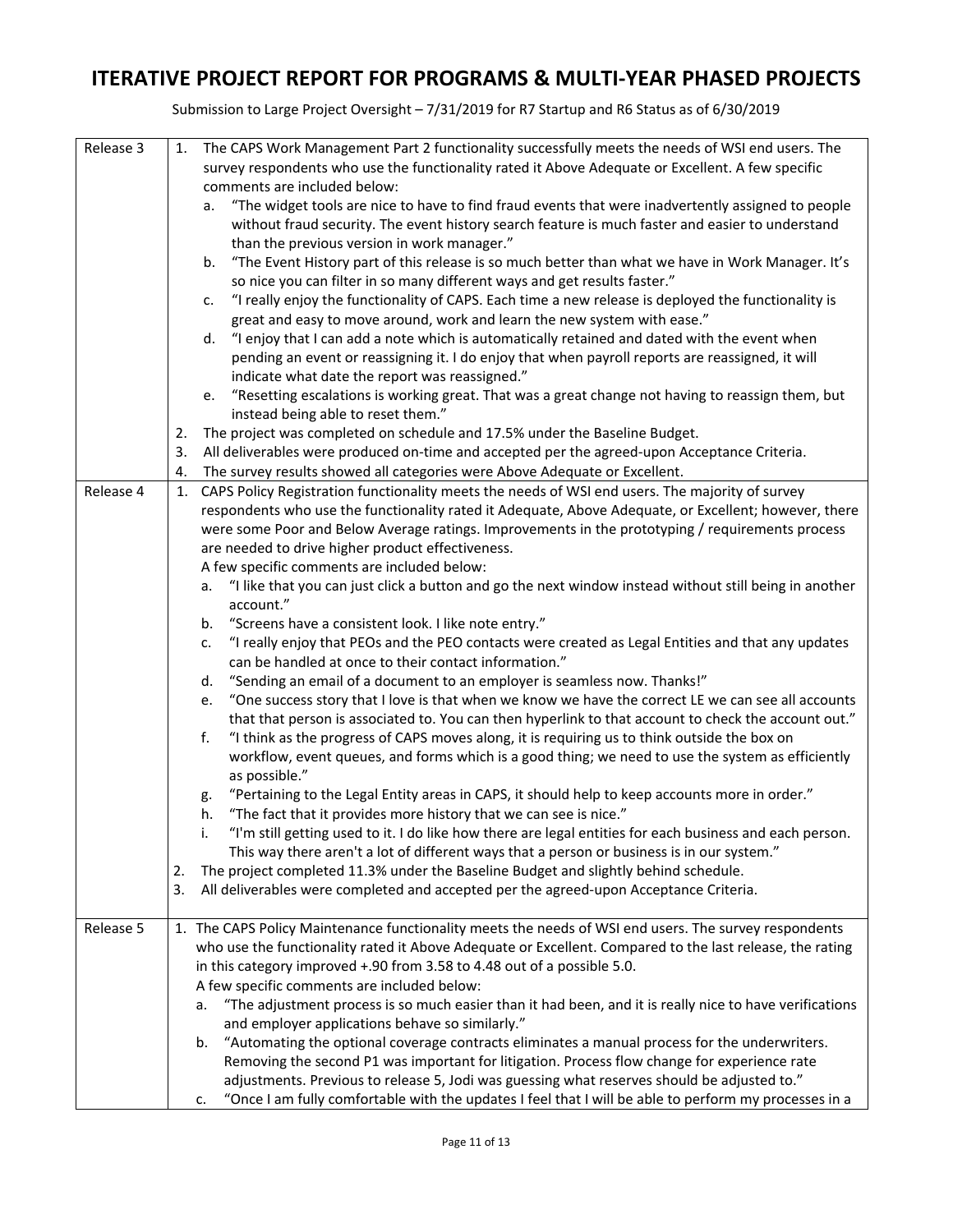|           | shorter amount of time."<br>"Combining legal entities persons is going well."<br>d.<br>"I am loving doing adjustments in CAPS! I really wish we would have been able to fully adjust in<br>e.<br>CAPS around the \$250 but we are getting there. I also really think that we have made headway on<br>the Verification portion. Looking forward to future releases."<br>The project completed 10.7% under budget and 9.2% behind schedule.<br>2.<br>All deliverables were completed and accepted per the agreed-upon Acceptance Criteria.<br>3. |
|-----------|------------------------------------------------------------------------------------------------------------------------------------------------------------------------------------------------------------------------------------------------------------------------------------------------------------------------------------------------------------------------------------------------------------------------------------------------------------------------------------------------------------------------------------------------|
| Release 6 | The close-out of Release 6 will take place during July-August 2019 and this report will be updated again<br>after that time.                                                                                                                                                                                                                                                                                                                                                                                                                   |